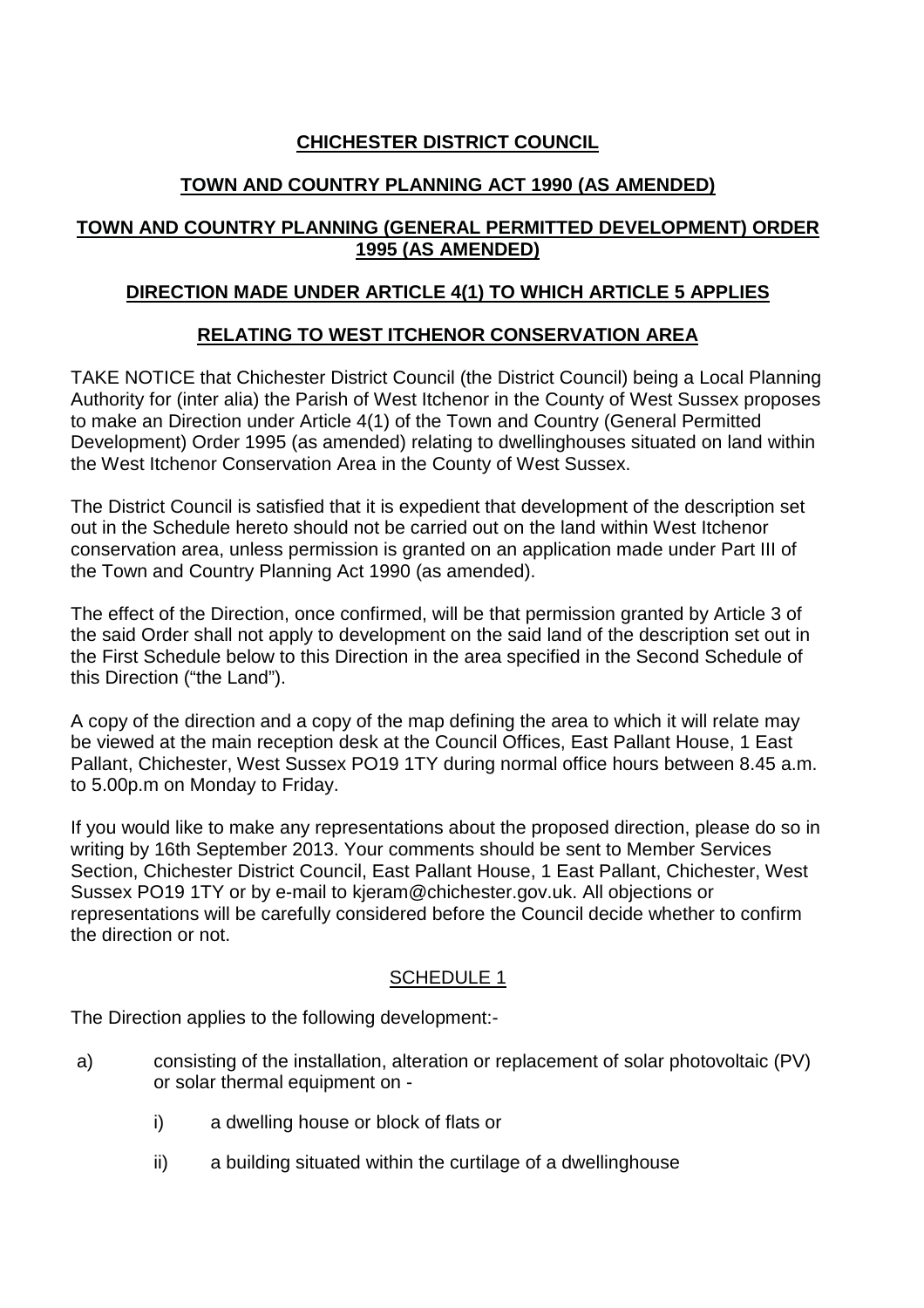Note: Under Article 6(10) "relevant location" means a highway, open space or waterway.

SIGNED

### SCHEDULE 2

All dwellinghouses situated within the West Itchenor Conservation Area shown edged with a thick black line on the attached Plan.

Dated this 15th day of August 2013

East Pallant House, 1 East Pallant, Chichester, West Sussex P019 1TY

Principal Solicitor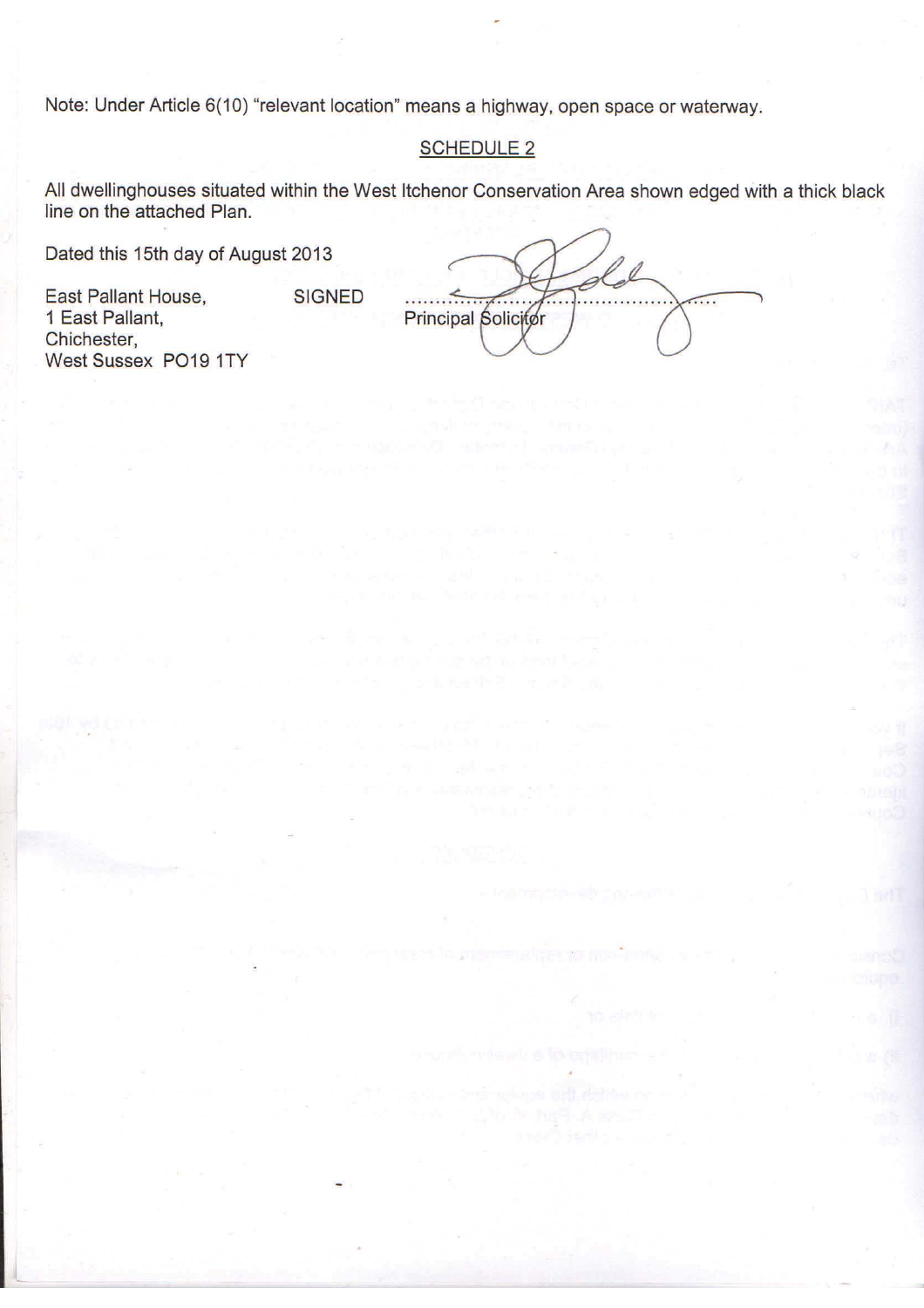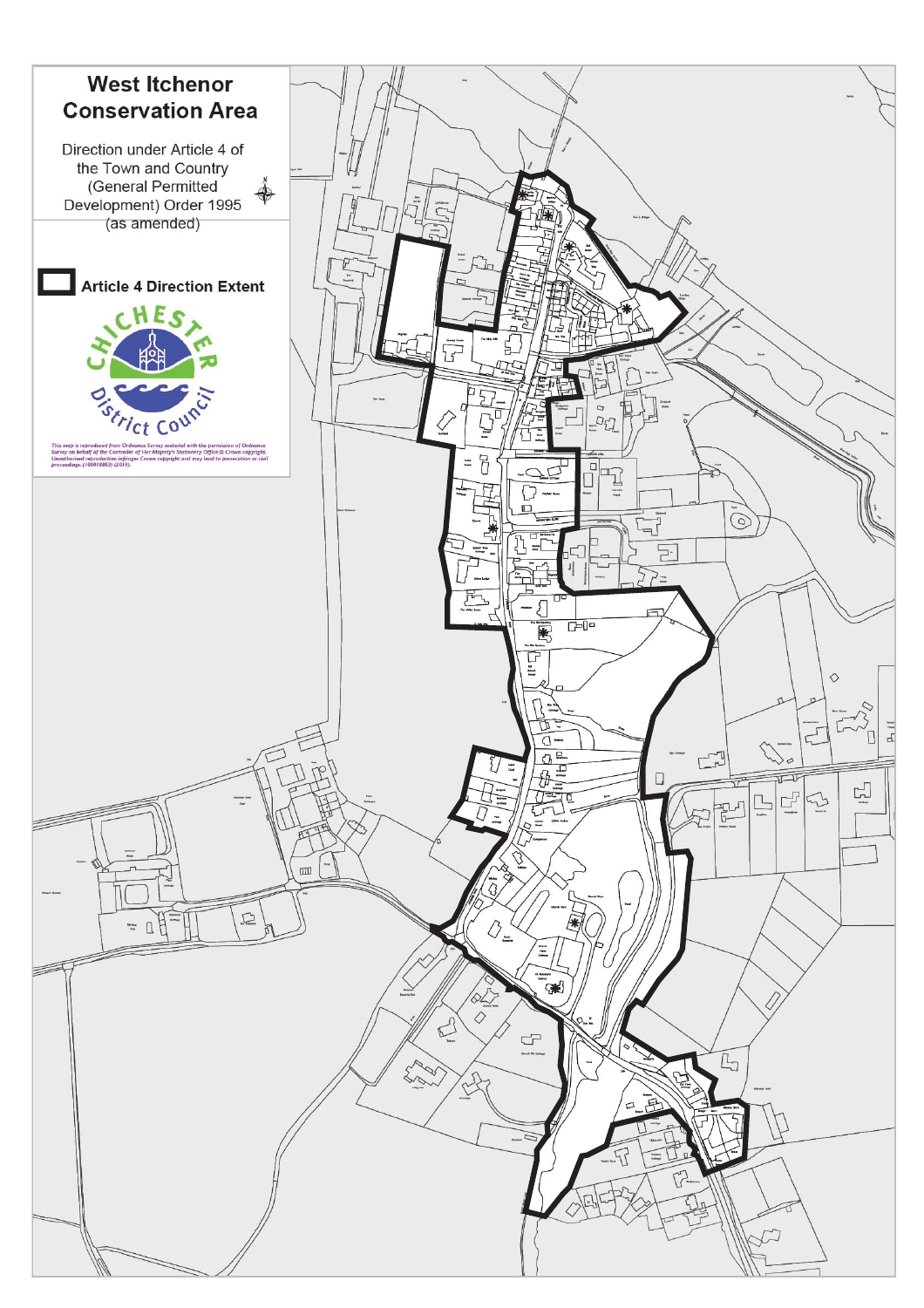### **TOWN AND COUNTRY PLANNING** (GENERAL PERMITTED DEVELOPMENT) ORDER 1995 (AS AMENDED)

### DIRECTION MADE UNDER ARTICLE 4(1) TO WHICH ARTICLE 5 APPLIES

### **RELATING TO WEST ITCHENOR CONSERVATION AREA**

WHEREAS the Chichester District Council being the appropriate Local Planning Authority within the meaning of Article 4(4) of the Town and Country Planning (General Permitted Development) Order 1995 (as amended), is satisfied that it is expedient that development of the description set out in the Schedule hereto should not be carried out on the land within West Itchenor Conservation Area shown edged with a thick black line on the attached plan, unless permission therefore is granted on an application made under Part III of the Town and Country Planning Act 1990 (as amended)

NOW THEREFORE the said Council in pursuance of the powers conferred upon it by Article 4(1) of the Town and Country Planning (General Permitted Development) Order 1995 hereby direct that the permission granted by Article 3 of the said Order shall not apply to development on the said land of the description set out in the First Schedule below to this Direction in the area specified in the Second Schedule to this Direction ("the land").

### **FIRST SCHEDULE**

Consisting of the installation, alteration or replacement of solar photovoltaic (PV) or solar thermal equipment on -

- a dwelling house or block of flats or i)
- ii) a building situated within the curtilage of a dwellinghouse

where the part of the building on which the equipment is to be located fronts a relevant location being development comprised within Class A, Part 40 of Schedule 2 to the said Order and not being development comprised within any other Class

Note Under Article 6(10) "relevant location" means a highway, open space or waterway.

#### **SECOND SCHEDULE**

All dwellinghouses situated within the West Itchenor Conservation Area.

DATED this 12th day of August 2013

THE COMMON SEAL of the CHICHESTER DISTRICT COUNCIL was hereunto affixed in the presence of

Authorised Signatory